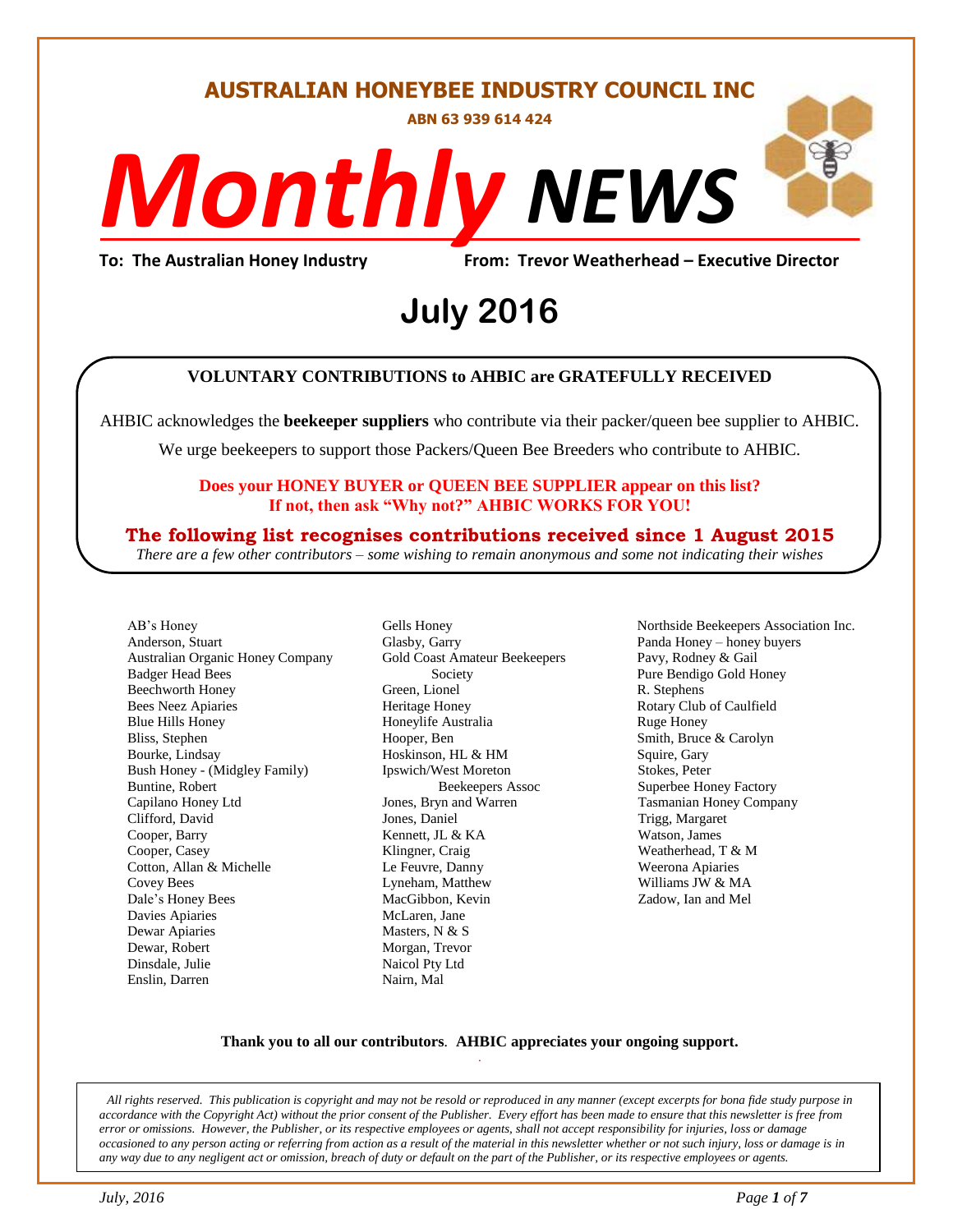#### **AHBIC AGM**

The Australian Honey Bee Industry Council (AHBIC) AGM was held in Townsville on 15 July, 2016. Most AHBIC delegates took the opportunity to attend the Queensland Beekeepers Association conference in the two preceding days.

It was a good chance for all delegates to be able to hear firsthand the work being carried out in Townsville to find and destroy Asian bees. A separate report is in this newsletter.

The AHBIC Executive for 2016-17 is:-

| Chairperson:-                                 | Lindsay Bourke |
|-----------------------------------------------|----------------|
| Deputy Chairperson: - Craig Klingner          |                |
| Executive members: Neil Bingley               |                |
|                                               | Casey Cooper   |
|                                               | Ian Zadow      |
|                                               | Peter McDonald |
| <b>Executive Director:</b> Trevor Weatherhead |                |
|                                               |                |



*AHBIC AGM meeting in Townsville on 15 July, 2016*

#### **ASIAN BEES AND** *VARROA JACOBSONI* **IN TOWNSVILLE**

All of those who receive this newsletter would have received information via updates I have sent out. The last one was no.4. I have been asked why I have not put out anymore updates. The answer is that up until last Friday there have been no new developments and I don't want to fill your inboxes with emails that contain no new information. If there are new developments then I will send out a new update. So please take the absence of any updates as meaning that there have been no new developments.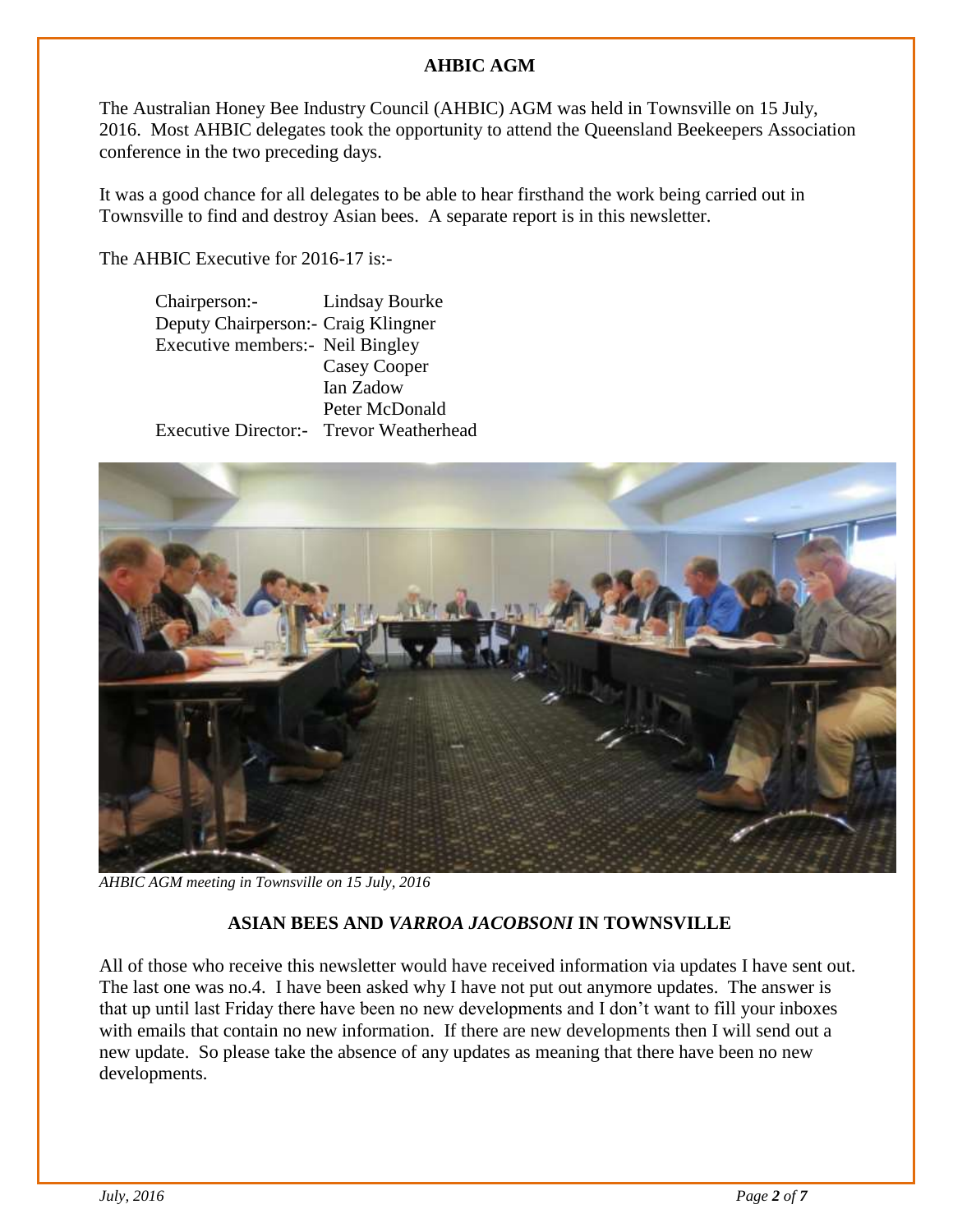So to last Friday. The Consultative Committee on Emergency Plant Pests (CCEPP) met. The CCEPP is made up of representatives from the Federal Government, State and Territory Governments and the affected industries. Plant Health Australia (PHA) has observer status.

At that meeting the Queensland Department of Agriculture and Fisheries (QDAF) presented their Response Plan. The CCEPP determined that the *Varroa jacobsoni* was an Emergency Plant Pest (EPP) and that eradication was feasible. So the Response Plan will now be submitted to the National Management Group (NMG) which will make a determination on accepting the Response Plan and whether to move into an eradication plan that will be administered under the Emergency Plant Pest Response Deed (EPPRD). The NMG has membership similar to the CCEPP except that the members are higher level officers from within the Departments.

Affected industries for the CCEPP are:-

Australian Honey Bee Industry Council, and a number of pollination-reliant industries, including:

- o Almond Board of Australia
- o Apple and Pear Australia
- o Australian Macadamia Society
- o Australian Mango Industry Association
- o Australian Melon Association
- o AUSVEG
- o Avocados Australia
- o Canned Fruit Industry Council of Australia
- o Cherry Growers of Australia
- o Grain Producers Australia
- o Onions Australia
- o Raspberries and Blackberries Australia
- o Strawberries Australia
- o Summerfruit Australia.

It is chaired by Australia's Chief Plant Protection Officer from the Department of Agriculture and Water Resources.

On the Townsville front, it has been determined that the Asian bees from IP2 at Annandale are related to IP1. IP1 and IP2 are not closely related to previous incursions in Townsville in 2009 and 2014. Extra staff have now been employed in Townsville to help with the surveillance work.

#### **CANADIAN COLONY LOSSES FOR 2016**

The Canadian Association of Professional Apiculturists (CAPA) have published data on the losses of bee hives in Canada for the 2016 winter. This is the summary:-

#### *Summary*

*The Canadian Association of Professional Apiculturists (CAPA) coordinated the annual honey bee wintering loss report for 2015/16 in Canada. Harmonized questions based on national beekeeping industry profiles were used in the survey as in previous years. In this year survey the province of Newfoundland and Labrador was included for the first time in the national survey. The Provincial Apiculturists collected survey data from beekeepers across Canada. The responded beekeepers operated 441 640 honey colonies. This represents 61.15 % of all colonies operated and wintered in Canada in 2015. The national percentage of colony winter loss was 16.8% with individual provincial percentage*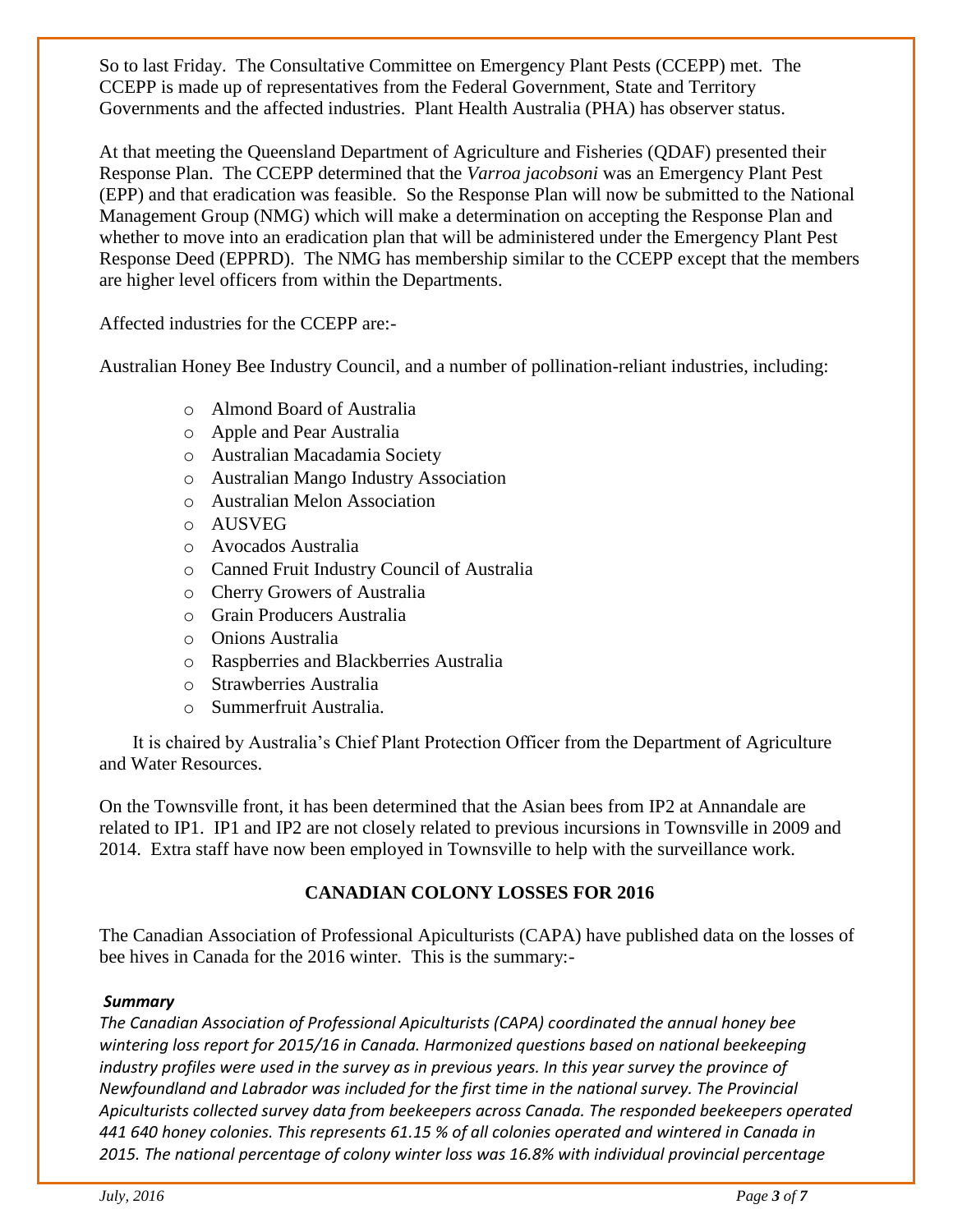*ranging from 7.7% to 24.4%. The overall national colony loss reported in 2016 is one of the lowest losses since 2006/07. Despite reported wintering losses in recent years across Canada, beekeepers have been able to replace their dead colonies and increase the number of colonies from 2007 to 2015 by 22.4%. Respondents reported considerable variation in identifying and ranking the top 4 possible causes of colony losses across the country. The most cited cause was poor queens, followed by Varroa, weak colonies, and weather conditions.* 

*Beekeepers responded to questions on management of three serious pests: Varroa mites, Nosema and American foulbrood. The majority of beekeepers in most provinces reported that they monitored for Varroa mites. Most beekeepers reported that they mainly used Apivar™ in spring, formic acid in the summer or fall and oxalic acid in late fall as Varroa treatments. Due to the long season of 2015, many beekeepers used spring and fall applications of Apivar™ or Apivar™ plus formic acid to keep mites under control. For preventing and treating nosemosis and American foulbrood, many beekeepers across Canada regularly used registered antibiotics but their methods and timing of application varied widely from province to province.* 

*Overall, the survey responses indicate that Provincial Apiculturists, Tech transfer agents and researchers have been successful working with beekeepers across Canada to encourage them to monitor honey bee pests, especially Varroa mites, and adopt integrated pests management practices to keep these pests under control. CAPA members continue to address management options for beekeepers and issues of honey bee health through various working groups within the association and with various stakeholders. CAPA members are also actively involved in the Federal Bee Health Roundtable to develop strategies and work toward addressing the risks and opportunities for developing sustainable industry.*

#### **DRONE BEE SEMEN IMPORTATION**

Following the approval for the importation of drone bee semen last month, concerns were raised by several at the AHBIC AGM on the protocol that was circulated by the Department of Agriculture and Water Resources (DAWR).

The AHBIC Executive were asked to look at proposed changes. This has been done and DAWR have been advised of the changes that are required by industry.

#### **HONEY EXPORTS TO SAUDI ARABIA**

Nothing back yet from the approaches by the Department of Agriculture and Water Resources to the suggestions put to the Saudi Government on allowing Australian honey to be exported to Saudi Arabia.

#### **LIVE BEE EXPORTS TO THE USA**

Nothing back from the United States Department of Agriculture on the information provided to them by Australia to have the export of live bees from Australia to the US re-opened.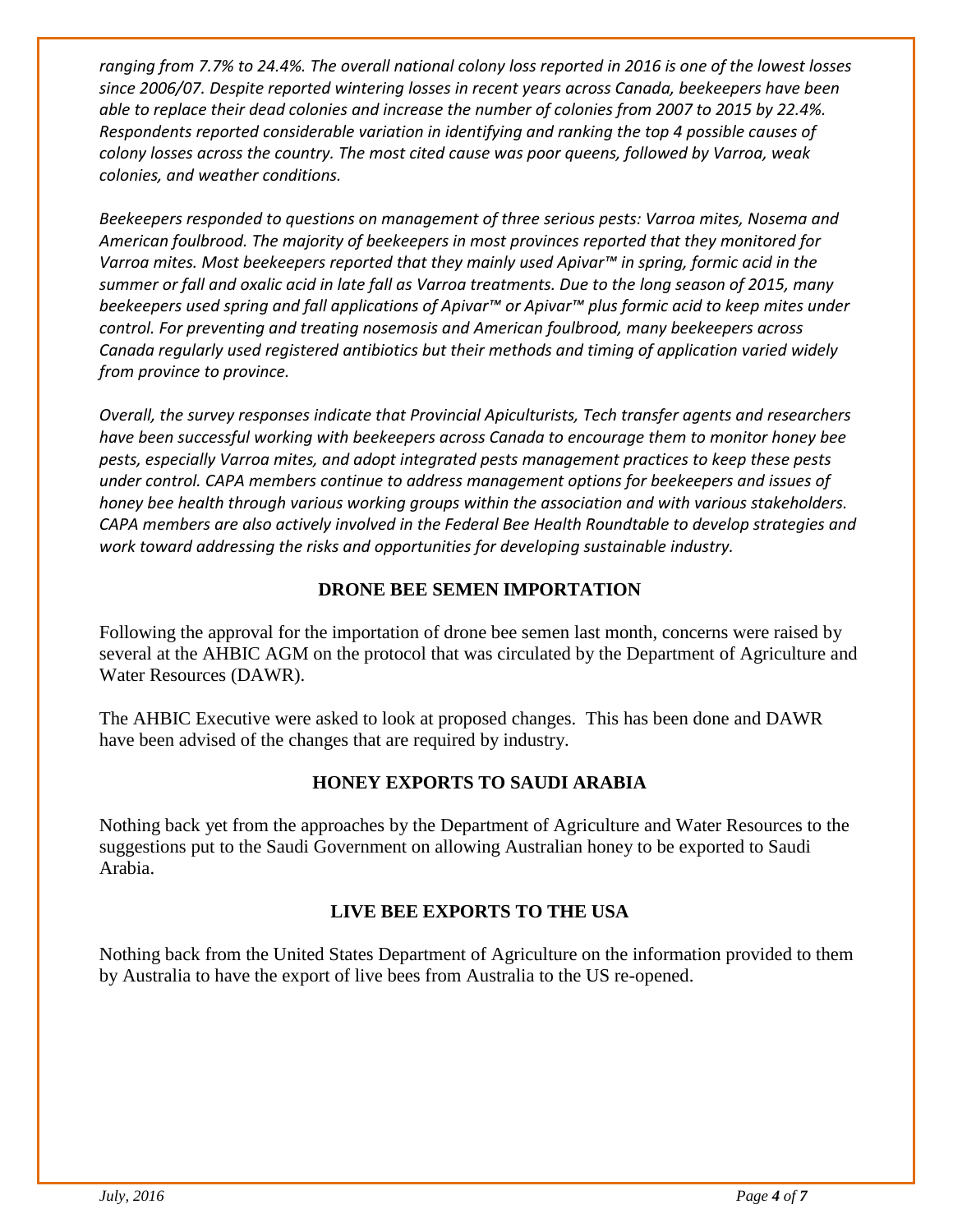#### **AGM**

Annual conferences for 2017 as I have them are:-

| Queensland Beekeepers Association                 | $29$ June $-1$ July - Gympie |
|---------------------------------------------------|------------------------------|
| New South Wales Apiarists Association             | 18 & 19 May - Ballina        |
| <b>Tasmanian Beekeepers Association</b>           | 26 & 27 May                  |
| WA Farmers Federation - Beekeeping Section        | 13 May                       |
| South Australian Apiarists Association            | $6 & 7$ July                 |
| Victorian Apiarists Association                   | 7 & 8 June                   |
| Honey Packers and Marketers Association           | 23 June                      |
| National Council of Crop Pollination Associations | <b>TBA</b>                   |
| Australian Queen Bee Breeders Association         | <b>TBA</b>                   |
| Australian Honey Bee Industry Council             | 8 July                       |

The AHBIC AGM will be held in South Australia in 2017.

#### **AHBIC AGM IN TOWNSVILLE**

Some for the highlights from the AHBIC AGM were:-

- AHBIC formally adopted the Code for Practice and the National Bee Biosecurity Program. These can be found on the AHBIC website at [http://honeybee.org.au/programs/code-of](http://honeybee.org.au/programs/code-of-practice-and-national-bee-biosecurity-program/)[practice-and-national-bee-biosecurity-program/](http://honeybee.org.au/programs/code-of-practice-and-national-bee-biosecurity-program/)
- AHBIC has endorsed the holding of a national bee conference in 2018. Ben Hooper has been appointed as the Chair.
- $\bullet$  2018 will be the 21<sup>st</sup> year for AHBIC and this will be celebrated at the national bee conference.
- Lindsay Bourke was elected as Chairperson. Thank you to Ian Zadow for his time as Chairperson.
- Nominations for the Executive were received from Ian Zadow, Kevin MacGibbon, Peter McDonald and Phillip McHugh. Ian Zadow and Peter McDonald were elected in the ballot.
- Thank you to Trevor Morgan for his time on the Executive.

#### **NEW CHEMICAL REGISTRATIONS**

**Application no.:** 106022 **Applicant ACN:** 603 303 939<br> **Summary of use According to the CONN CONN CONN For the control** 

**Date of registration/approval: Product registration no.:** 82542 Label approval no.:

**Product name: Alphaprem 100 Insecticide**<br> **Active constituent/s: Active constituent/s: Active constituent/s: Alpha-cypermethric Active constituent/s:** <br> **Applicant name:** <br> **Applicant name:** <br> **Applicant name:** <br> **Applicant name:** <br> **Applicant name:** <br> **Applicant name:** <br> **Applicant name:** <br> **Applicant name:** <br> **ADPI** Premier Shukuroglou AU Pty Ltd For the control of certain insect pests, including heliothis (*helicoverpa spp*,) on various crops and redlegged earth mite and blue oat mite on certain field crops and pastures and certain insect pests on fruit and vegetable crops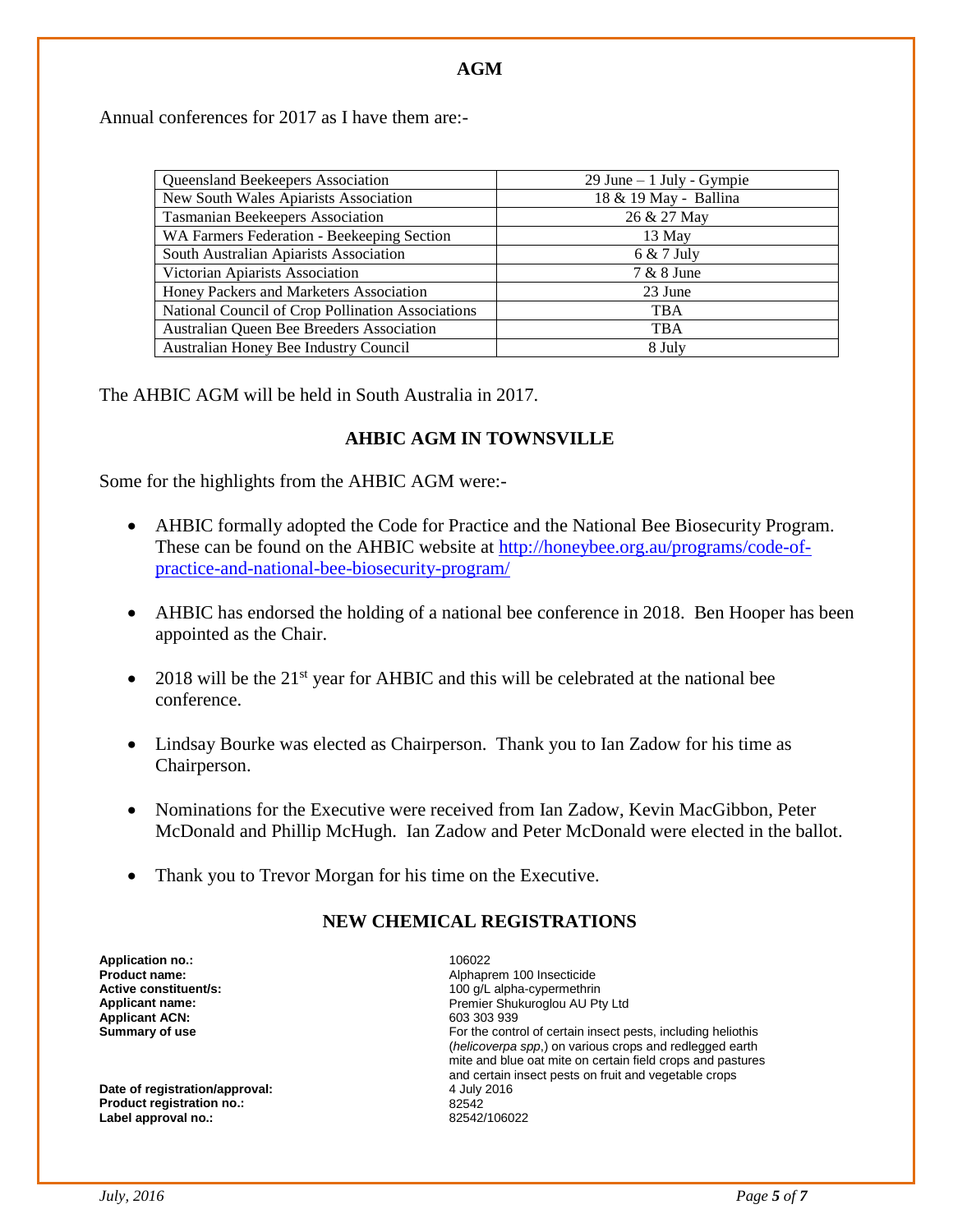**Application no.:** 106259 **Active constituent/s:**<br>Applicant name: **Applicant ACN:**<br>Summary of use

**Date of registration/approval:** 7 July 2016 2017 7 July 2016 **Product registration no.:** 82617 **Label approval no.:** 

**Application no.:** 105703

**Active constituent/s:**<br>Applicant name: **Applicant ACN:**<br>Summary of use

**Date of registration/approval:** 12 July 2016<br> **Product registration no.:** 82416 **Product registration no.:** 82416 **Label approval no.:** 

**Application no.:** 58104 **Applicant ACN:**<br>Summary of use

**Date of registration/approval:** 24 June 24 June 2016 **Product registration no.:** 68322 Label approval no.:

**Application no.:** 51312<br> **Product name:** Apidual Application Application Application Application Application Application Application Application Application Application Application Application Application Application Appl **Active constituent/s: Applicant name:**  $\frac{V}{A}$  **Applicant name:**  $\frac{V}{A}$  **Vita (Europe) Limited Applicant ACN:**<br>Summary of use

**Date of registration/approval:** 29 June 2016<br> **Product registration no.:** 65570 **Product registration no.: Label approval no.:** 65570/51312

Fipro-Pro 200 SC Insecticide<br>200 g/L fipronil Premier Shukuroglou AU Pty Ltd 603 303 939 For the control of various insect pests in asparagus, bananas, brassicas, cotton, forestry, ginger, wine grapevines, mushrooms, pasture, potatoes, sorghum, sugarcane and swede<br>7 July 2016 **Product name:** Genfarm Imidacloprid 600 Flowable Seed Treatment Insecticide<br>600 q/L imidacloprid Landmark Operations Limited<br>008 743 217 For the control of various insect pests in a range of crops and prevention of the spread of barley yellow dwarf virus in cereal crops<br>12 July 2016 **Product name:**<br> **Active constituent/s:**<br> **Active constituent/s:**<br> **Active constituent/s:**<br> **Active constituent/s:**<br> **Active constituent/s: Active constituent/s:** <br>**Applicant name: Applicant name: 800 g/kg carbaryl (an anti-cholinesterase compound)**<br>**Applicant name: Applicant name: Applicant name: Applicant name: Applicant name: Applicant name:** Kendon Plant Care Pty Ltd<br>065 737 948 For the control of certain insects in fruit and vegetables crops and for certain other uses as specified Apiguard Gel for Beehives<br>250 q/kg thymol **Summary of use** For use in beehives to control the parasitic mite, *Varroa destructor*, on honey bees. This product must only be supplied in the event the Chief Plant Protection Officer of the Commonwealth declares an outbreak of *varroa* mite (*Varroa destructor*) in accordance with the Emergency Plant Pest Response Deed. This product must only be used by persons authorised by the Chief Plant Protection Officer of the Commonwealth in accordance with the Emergency Plant Pest Response Deed in the event of a declared outbreak of varroa mite (Varroa destructor)

#### **APIGUARD FOR VARROA TREATMENT**

Thought I should draw your attention to the listing above for Apiguard for varroa treatment.

#### **APIMONDIA SYMPOSIUM**

I have received advice from Apimondia about the  $6<sup>th</sup>$  Apimedica &  $5<sup>th</sup>$  Apiquality International Symposium being held in Rome, Italy  $-22 - 25$  November 2016. If you want details let me know and I will send you the details.